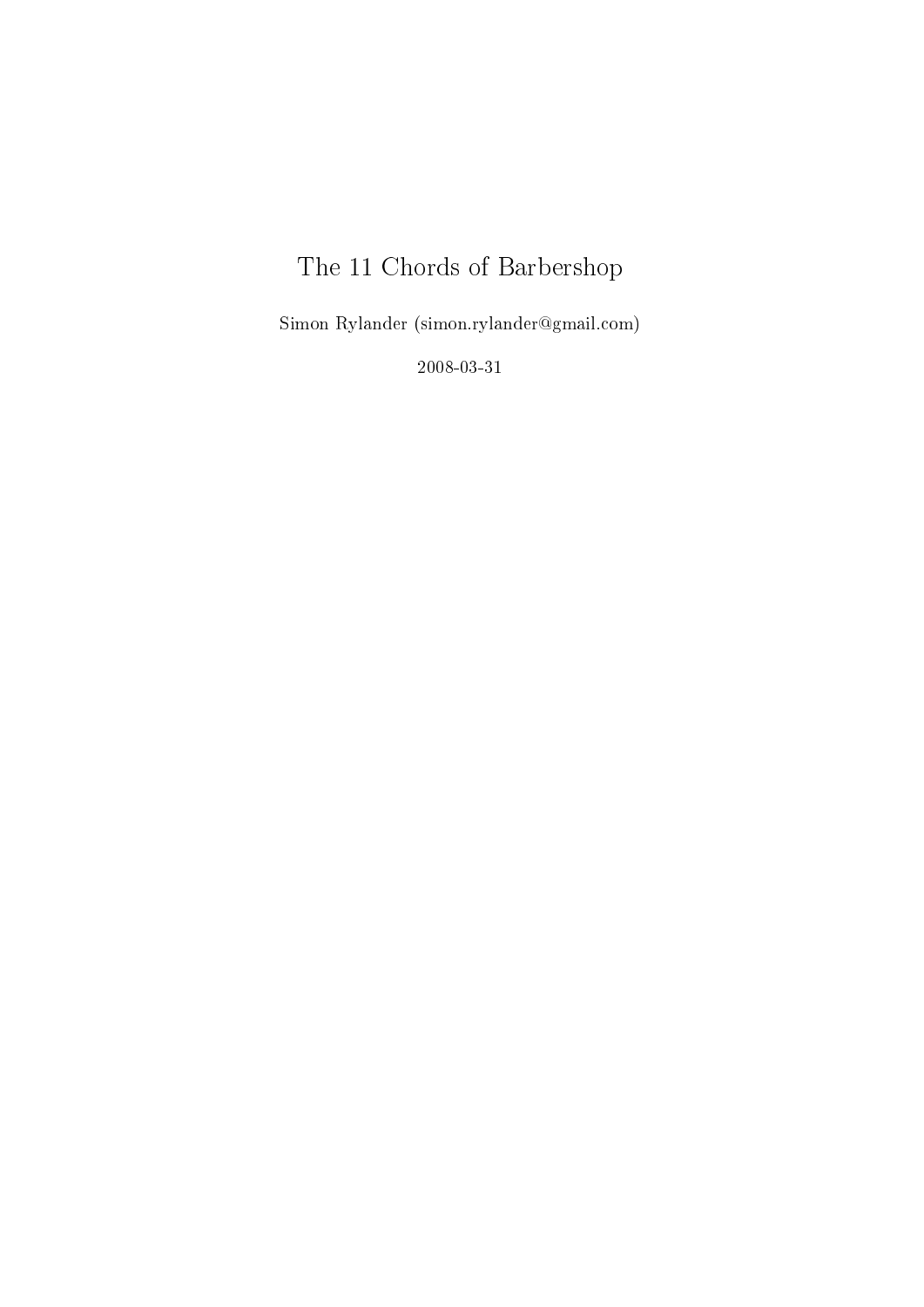#### Abstract

In contestable Barbershop singing, only a particular set of chords are allowed, while other chords are against the rules. There are four voices, and with these, you can only form a limited number of chords. That means that you can't make any changes to your contestable arrangements without being extremely aware of what the result will be. That also means that if you want to become a Barbershop arranger, you have to know a lot of harmony theory to be able to understand what you're doing, and why.

## 1 Introduction

So what is it that makes certain chords more appropriate than others? It's probably better to ask the question: What is a 'chord'? Are all possible fourkey combinations on a piano called a chord? If you ask a jazz musician, he will probably answer yes, but in Barbershop singing it's different. A barbershop chord is a combination of frequencies with a mathematical relation. When you sing two notes that has frequencies with a mathematical relation, you will experience the "lock n' ring" phenomenon between them since they will amplify the same overtones. If you for example sing a note with a certain frequency  $X$ , and then add another voice singing a note with the double frequency  $2X$ , he will sing what we call an octave to the first note. To shape a chord with four unique notes, all notes must have different frequencies between  $1X$  and  $2X$  where the frequency  $X$  is the frequency of the root (this explanation is simplified to only cover one octave, but in theory you can double/half the frequency of any of the notes to the octave of choice). After reading this, some people might even have discovered the simplest of all mathematic relations between four notes in an octave, and that is  $1X$ ,  $1.25X$ ,  $1.5X$  and  $1.75X$ , and these four notes make the Barbershop seventh.

The ear experiences sound in a logarithmic scale in relation to its frequency. That means that the frequency interval between semi notes is different depending on how high the semi notes are. The higher the note, the bigger the frequency difference between that note and the semi note closest to it. For example, in the Barbershop seventh, we know that the semi note interval between the root and the third is four semi notes, while between the seventh and the octave there are only two. But according to the explanation above, we can see that the frequency difference is exactly the same  $(1X - 1.25X$  and  $1.75X - 2X)$ , even though the human ear (and brain) experiences it differently. This fact has a lot of consequences such as the fact that it's impossible to tune a piano perfectly according to this sort of tuning. It would mean that if you tried to do it, you could only play one single chord. If you would try to play another chord, the frequencies wouldn't match up mathematically, hence no locking. A piano is therefore tuned even-tempered, which means that the interval is approximated to be as good as possible with all chords. That's why it isn't possible for a piano to create the ringing that you can experience in Barbershop, and that's what makes Barbershop unique.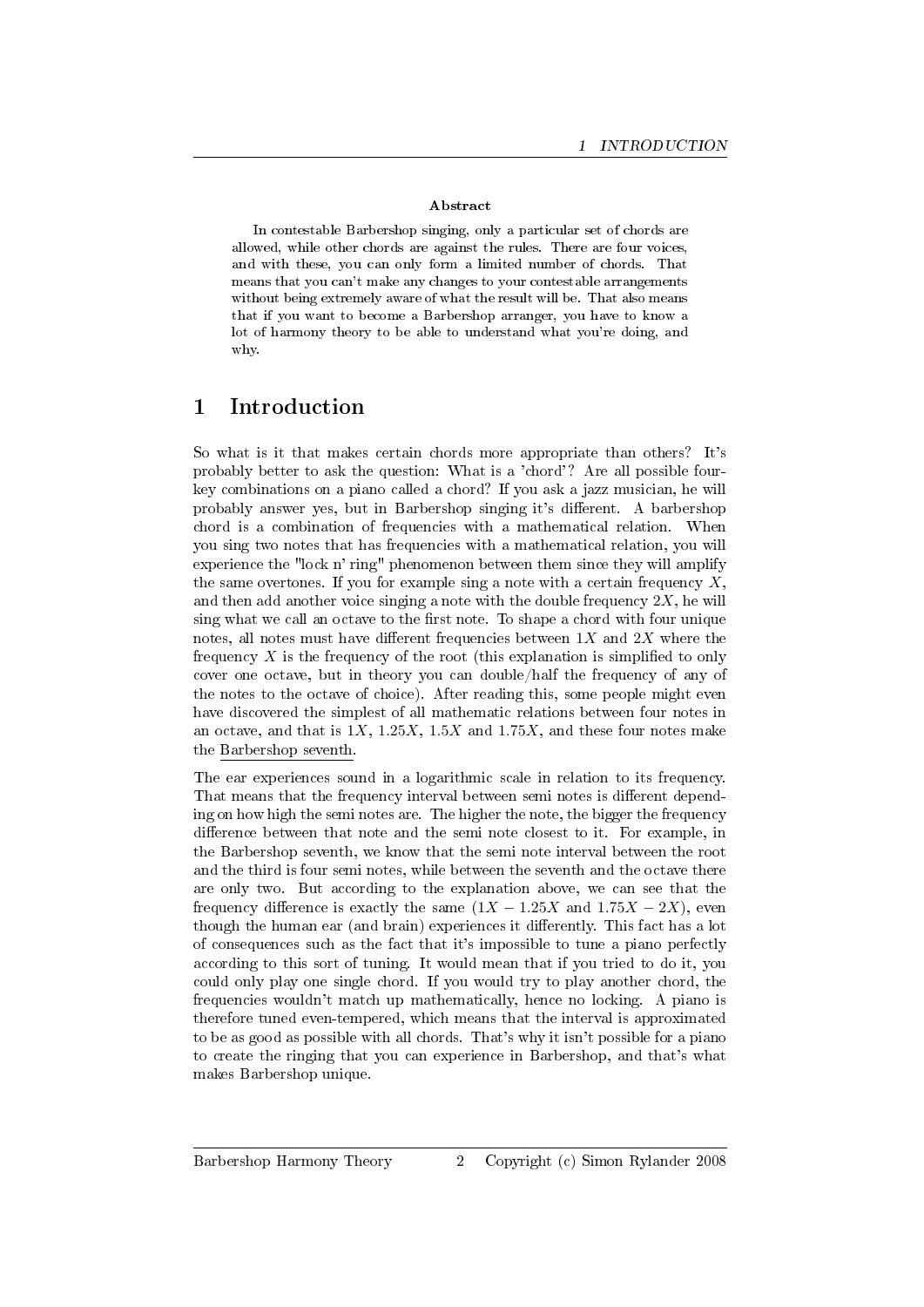## 2 The Chords

So what are the allowed chords? And why them? There are three categories of chords, Major chords, Minor chords and Symmetric chords. Below follows a complete list of chords, what frequency structure they have along with the reason why that chord is allowed. The frequency for each tone is explained with a ratio compared to the frequency of the root, e.g a tone's frequency notation (f.not)  $3/2$  is a tone with  $3/2$  times the corresponding root's frequency.

## 2.1 Major chords

The most common and most ringing chord of all chords. The chord consists of a root (f.not  $4/4$ ), a third (f.not  $5/4$ ) and a fifth (f.not  $6/4$ ). Since these chords only have three unique notes, one of them must be doubled (most often the root, but in some cases the fth. To double the third is considered an ugly solution). 99% of all Barbershop arrangements end with a major chord.

## 2.2 Barbershop sevenths

A seventh (or a Barbershop seventh) is the most common chord in Barbershop. There are even rules on how many sevenths you have to include in your contestable arrangements, and it's the most ringing of all chords with four unique notes. The chord consists of all the three notes in the Major chord, plus a fourth note, the seventh (f.not  $7/4$ ) As you can see, this chord consists of a linear row of notes (linear in the matter of frequencies), and that's why this chord creates such strong overtones. Please note that this chord isn't the same as a Dominant seventh since the seventh note is about a third of a semi note flat in the Barbershop seventh.

## 2.3 Major sevenths

The major seventh chord is the ONLY allowed chord that has notes with only one semi note between them. This is according to many the most difficult chord to tune properly due to its close harmonies. The chord consists of the three notes in the Major chord plus one major seventh (f.not  $15/8$ ). It might seem weird why this chord qualifies as an allowed chord in Barbershop, but the fact that the major seventh forms a perfect fifth with the third (f.not  $5/4 = 10/8$ ) gives a  $15/10 = 3/2$  ratio with the major seventh) gives this chord a sweet sound when done properly.

## 2.4 Add nines

This chord also categorizes as one of the most ringing chords of Barbershop, and it's according to many the most beautiful chord of them all. The chord is built on a Major chord with an added ninth (f.not 9/8), just like the name of the chord implies. The ninth (that's usually done an octave up, giving the 18/8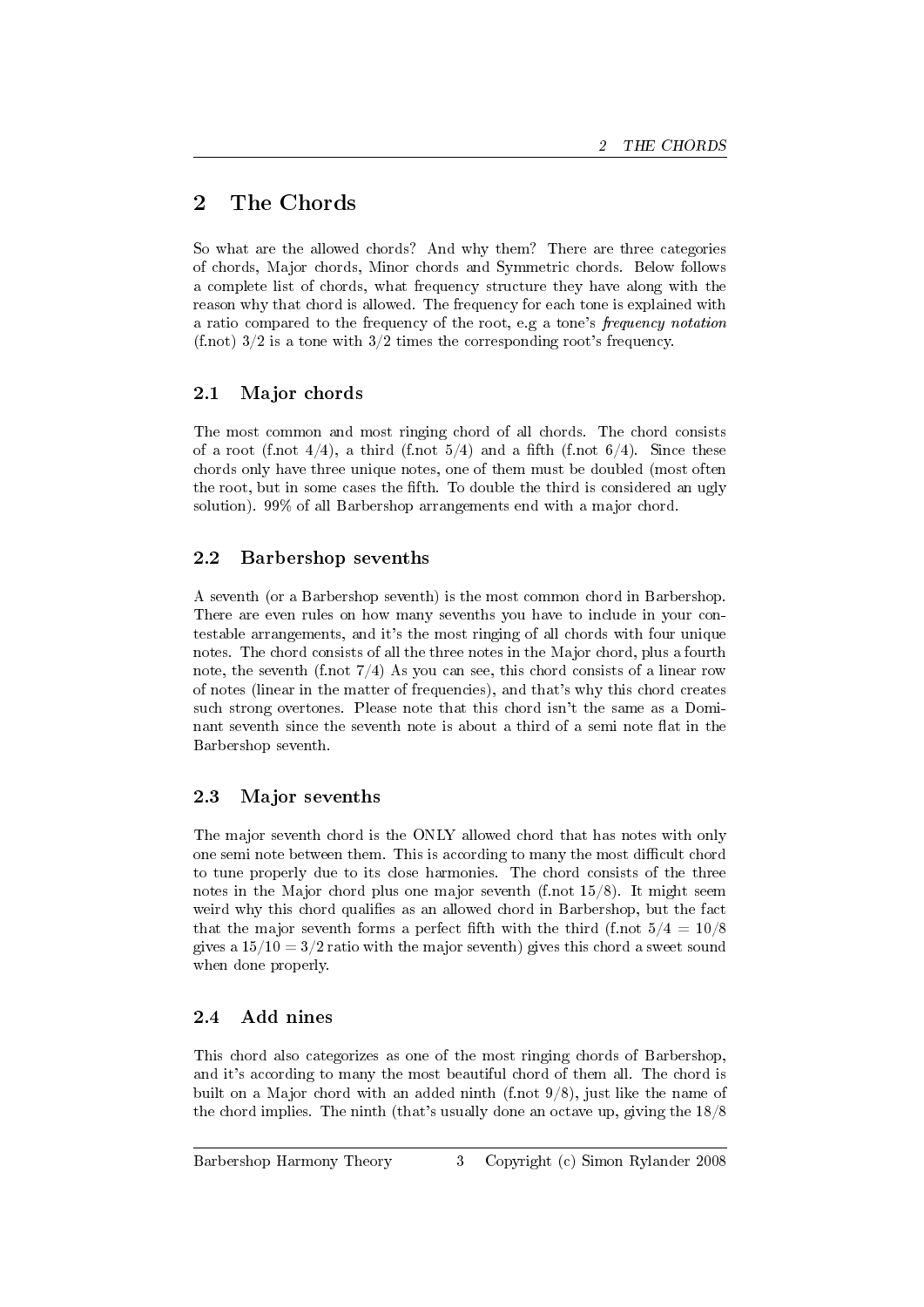ratio to the root) forms a perfect fifth with the fifth of the chord (f.not  $3/2 =$  $12/8$  gives a  $18/12 = 3/2$  ratio with the fifth), which will enhance many of the overtones more widely than the regular major chord.

#### 2.5 Major sixths

The sixth chord is a little more uncommon than the previously discussed chords, and it's most of the times just used as a transition chord. The chord is naturally built upon a Major chord and with an added sixth (f.not 5/3). This might seem like a weird way of tuning that note, but if you look at it again, you will see that this tuning forms a perfect fth with the third (unlike the Major seventh chord, the third is posing as the fth instead of the root), which - if sung an octave up - is noted with a  $10/4 = 30/12$  ratio. Compare this to the  $5/3 =$  $20/12$  ratio and you get a  $30/20 = 3/2$  relation. To sum all this up, let's just say that there's a really easy way to lock this chord and do it nicely, but it's got a very jazzy touch, therefore it isn't as common as it might seem to be.

## 2.6 Dominant ninths

This chord is the only chord allowed in barbershop that has five unique notes. The chord consists of all notes in a Barbershop seventh (please note that in Barbershop, this chord doesn't contain a dominant seventh note, but a barbershop seventh) plus an added ninth. So obviously, one note has to be left out (and of course there are rules about which one). Normally in Barbershop, you leave out the fth (since it exists as a strong overtone) but leaving out the root would also be allowed (but that will actually form another chord, a minor sixth with the exact same tuning, so that will be discussed below). The frequency notation for all the notes are the same as discussed above, which actually means combining two of the most ringing Barbershop chords into one. The chord is very common, and it has a very nice sound and a good ring.

#### 2.7 Minor chords

This chord can be interpreted as a sad version of the major chord. The chord consists of the same notes as the major chord, but the third is a so-called minor *third* (f.not  $6/5$ ). This means in reality that you take it down approximately a half step. The result of that change is that the relation between the root and the minor third becomes EXACTLY as big as the relation between major third and fifth. The same goes for the relationship between the minor third and the fifth versus the root and the major third. There is however, another way of tuning the minor third, which is used when there is a fourth note added to the minor chord, and that tuning is slightly flatter than the original tuning  $(f, not)$  $7/6$ ).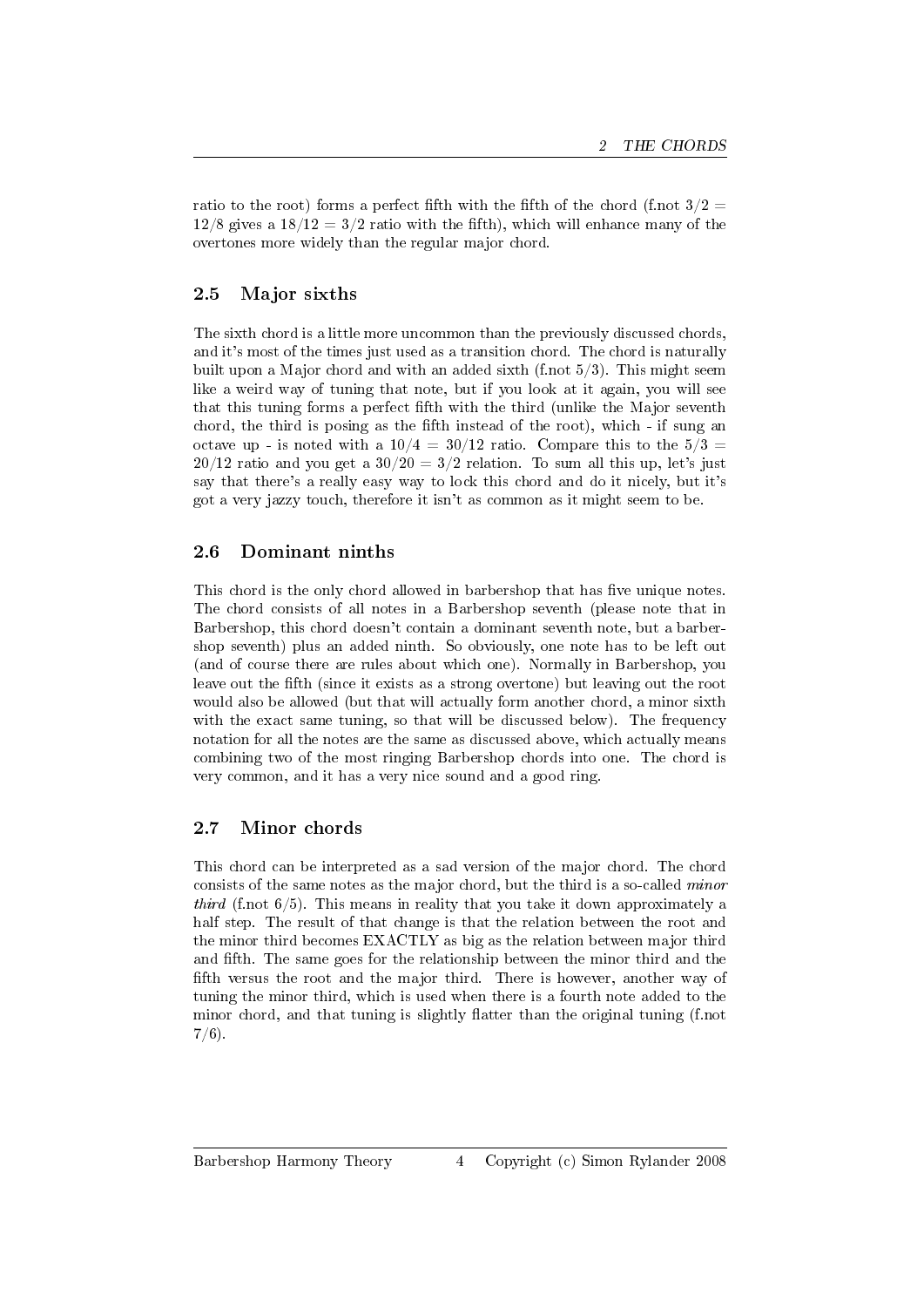### 2.8 Minor sixths

These are basically the minor versions of the Barbershop sevenths in terms of usage frequency and ringing. The chord consists of a minor chord (with the flatter third) along with a sixth (f.not  $5/3$ ). This is another example of a chord that doesn't look like it has any close mathematical similarities, but yet again, having another look will clear out the problem. All the note frequency notations have a common denominator, six. The third is  $7/6$ , the fifth is  $9/6$ and the sixth is  $10/6$ . And as you can see, this chord is four out of five of the notes in a dominant ninth (as mentioned above), which we know has a good ring.

#### 2.9 Minor sevenths

The Minor seventh chords are actually the same as the Barbershop seventh chord, but with a minor (flat) third. Although this seems very much similar to the Barbershop seventh, it resembles the Major seventh more in ringing and commonness. The flat minor third forms a perfect fifth with the barbershop seventh in this chord  $(7/6 = 14/12$  as the root and  $7/4 = 21/12$  as the fifth gives a  $21/14 = 3/2$  ratio), just like the major third and the major seventh, and the chord is pretty common as a transition chord rather than a chord used in a long "juicy" section of a song. Now, some of you might have noticed that a Minor seventh chord actually contains the same notes as a Major sixth chord, assuming that the third in the Minor seventh would pose as the root in the Major sixth. There is however, a very significant difference when it comes to micro tuning. If a Minor seventh chord constellation would be tuned as a Major sixth, it would mean that the minor third would have a  $6/5$  ratio and the seventh would have a 9/5 ratio. Of course this would lock, but it wouldn't be a proper Minor seventh.

## 2.10 Diminished chords

This chord is one of the two symmetric chords in Barbershop. That means that the semi note interval between all notes in this chord is the same (three semi notes between each note in the chord). That means that this chord contains a root, a minor third, a *diminished fifth* (a fifth that's one semi note flat) and a sixth. The meaning of this chord is purely for transition purposes only, since there is no real way of locking this chord. There isn't even any standard way of tuning this chord perfectly, but one theory is to simply tune the notes as they're tuned in other chords, e.g the minor third with f.not  $6/5$ , the diminished fifth with f.not  $7/5$  and the sixth with f.not  $5/3$ . There aren't any perfect-fifthconnections in this chord, and the smallest common denominator is 15, so that means it's extremely hard to lock, and it won't ring. However, there's one fact that makes this chord very useful, and that is the fact that you can move any of the notes in this chord up OR down a semi note without reaching an unallowed chord. If you move one down, you will make a Barbershop seventh, with the one you moved as the new root, and if you move one up, you will create a Minor